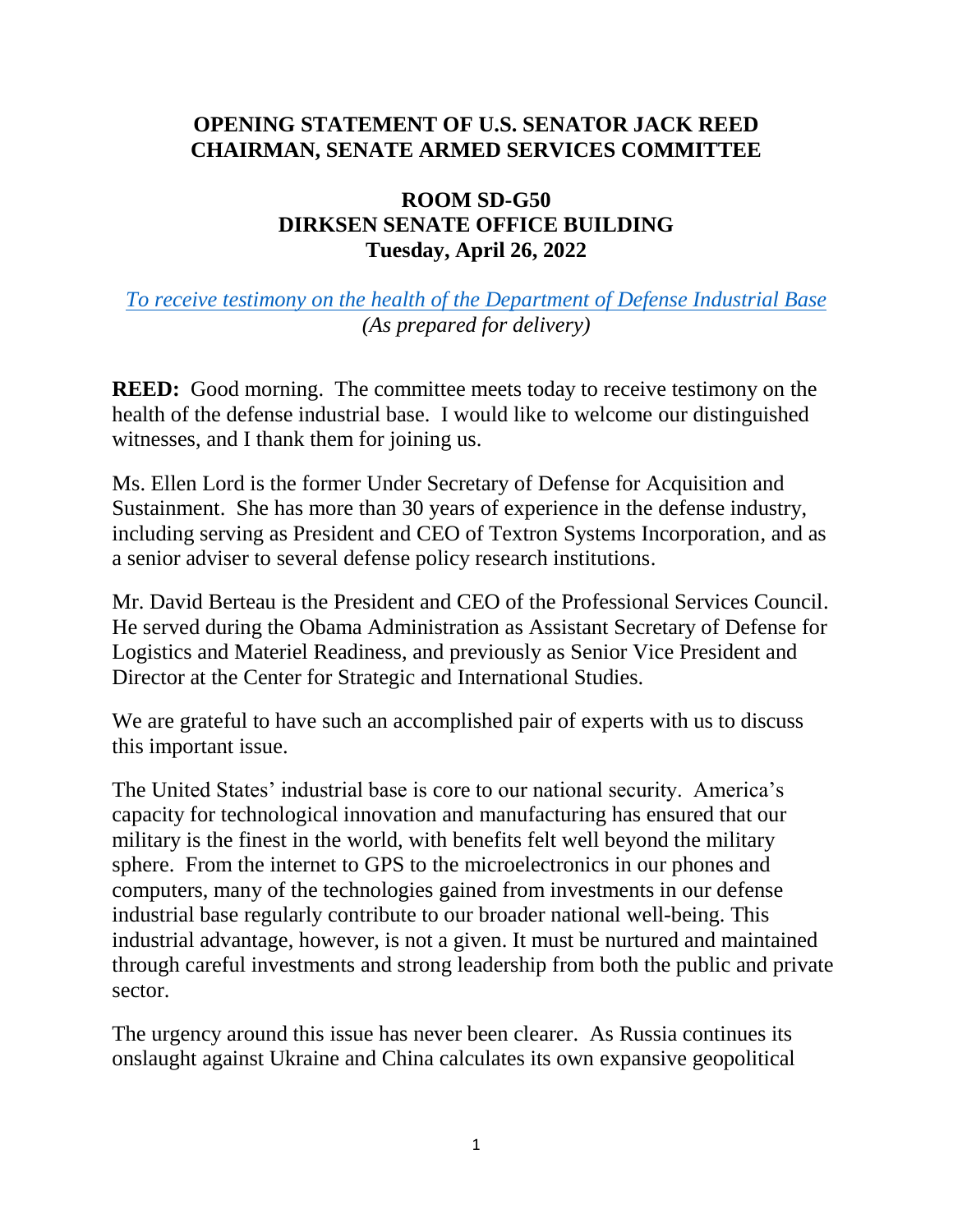ambitions, we have to make sure our defense industrial base is able to adapt, scale, and outpace our competitors in the  $21<sup>st</sup>$  century.

With that in mind, there are a number of challenges for the health of our industry. To begin, I am concerned by the impact of the long-term trend in consolidation of private companies participating in defense research, development, and acquisition, especially since the Cold War drawdown in the 1990s. Competition within the defense industry is vital to fostering innovation, delivering products and services in a timely and efficient manner, and keeping costs in check. However, in the last three decades, the defense sector has consolidated substantially, transitioning from 51 aerospace and defense prime contractors down to just five. That has unintended consequences on costs, barriers to entry for new companies, displacement of established technologies with newer, innovative capabilities, and the overall buying power for the federal government.

I am interested in the witnesses' thoughts on how we can better address the factors affecting this consolidation, including tensions over data rights and intellectual property and how to better leverage small business programs to grow the overall pool of providers in the industrial base.

Further, the COVID-19 pandemic has exposed the brittle nature of international supply chains. It is clear that we need to protect our domestic supply of critical components – such as microelectronics – that may be interrupted in times of emergency. I understand the Defense Department plans to take steps to ensure supply chain resilience for several priority sectors, including casting and forgings, missiles and munitions, energy storage and batteries, strategic and critical materials, and microelectronics. I would ask our witnesses to share what steps they think the department should take to protect these sectors and encourage a domestic supply of critical components.

More broadly, the procurement and acquisition practices of the Department of Defense and the federal government are often convoluted, poorly communicated, and burdened with inertia that makes contracting with private industry far too difficult. As America confronts threats around the globe that are evolving at unprecedented speeds, we must find a way to better identify our defense needs, communicate them, and deliver them in a timely manner. This is being tested right now as we work to backfill our stockpiles following the enormous transfer of weapons to Ukraine. The lack of responsive and rapidly scalable production capacity for consumable systems like Stinger and Javelin missiles highlights issues with our planning factors and manufacturing flexibility for long lead items needed